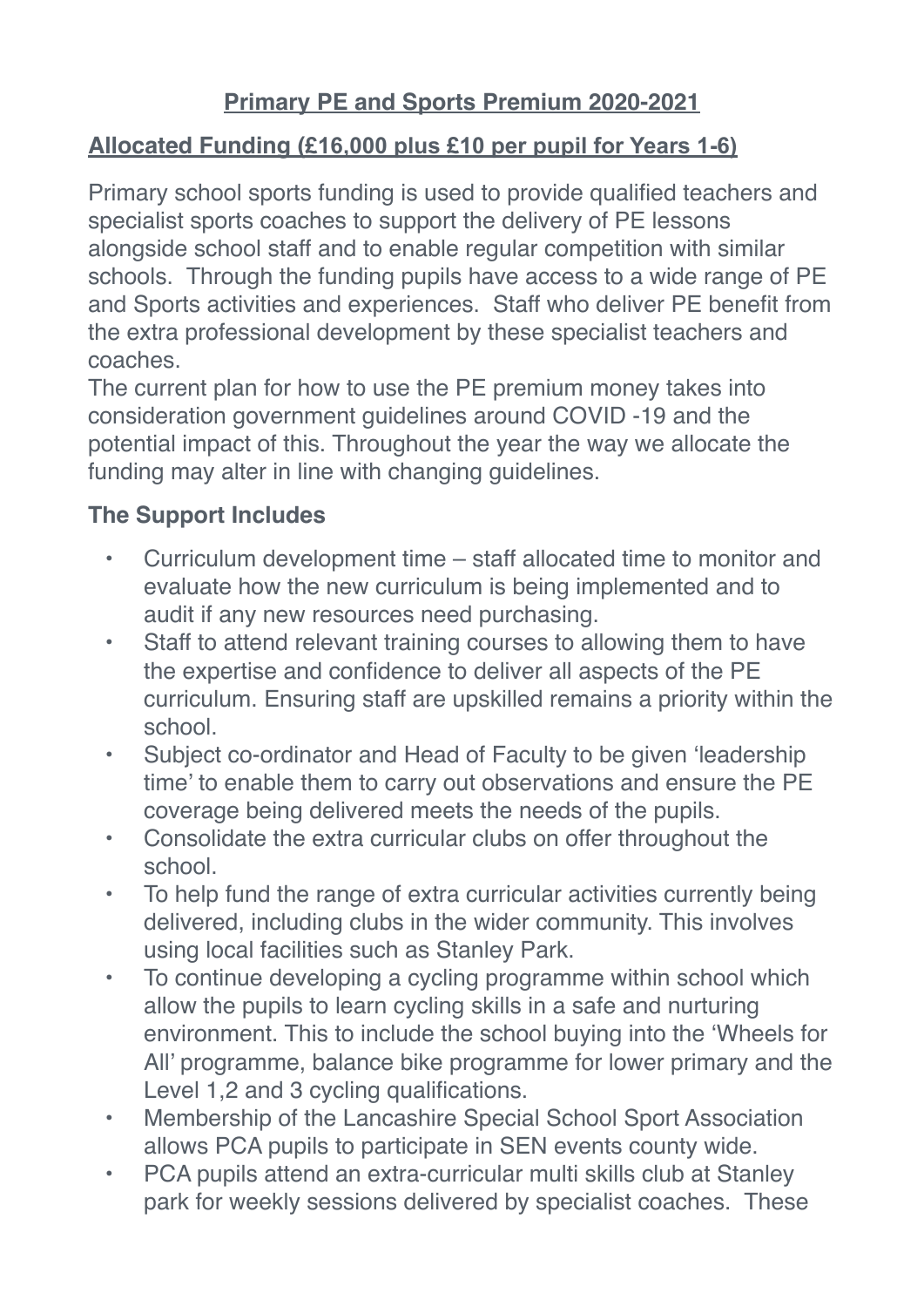multi skills sessions are accessed by pupils in Key Stages 2, 3 and 4 and the specialist coaches work alongside PCA teaching and Support Assistants in delivering the sessions. The club is community based with other mainstream and special schools also in attendance.

- External sports coach hired to work alongside PCA staff in the delivery of Key Stage 2 extra-curricular clubs. This has included a football club and a multi skills club.
- Used to develop links with external sports clubs. Working with Blackpool Community Trust to offer extra curricular clubs with their support.
- Purchase new equipment to ensure the SoW can be delivered appropriately. This year will have a focus on fitness equipment.
- To give the opportunity for pupils to access and take part in national competitions, e.g. Panathlon virtual games.
- Curriculum sessions tailored to offer a variety of activities ensuring all pupils are engaged and motivated by the sessions. This will involve offering a board range of activities and using local sporting facilities.
- Money to be used for 'top up' curriculum swimming sessions. Pupils to receive 1/3 longer in the pool as a result of the PE premium funding. The profile of PE and sport is raised across the school as a tool for whole-school improvement.
- To improve the range of activities on offer during less structured times of the school day, encouraging pupils to take part in at least 30 minutes of physical exercise each day.
- Staff to receive the relevant training on how to engage pupils in physical activities during less structured times of the day.
- Equipment and training to provide staff the expertise and opportunity to incorporate physical activity in a cross curricular manner, e.g. move activities being offered during MIGI.

Below is a breakdown of how we intended to spend this 2020-21 PE premium allocation. This may vary due to COVID -19 restrictions and future guidance

| <b>Increased Swimming</b><br>Lessons       | 1000.00 |
|--------------------------------------------|---------|
| Swimming Club and national<br>competitions | 1500.00 |
| Equipment                                  | 3000.00 |
| AfPe membership                            | 118.00  |